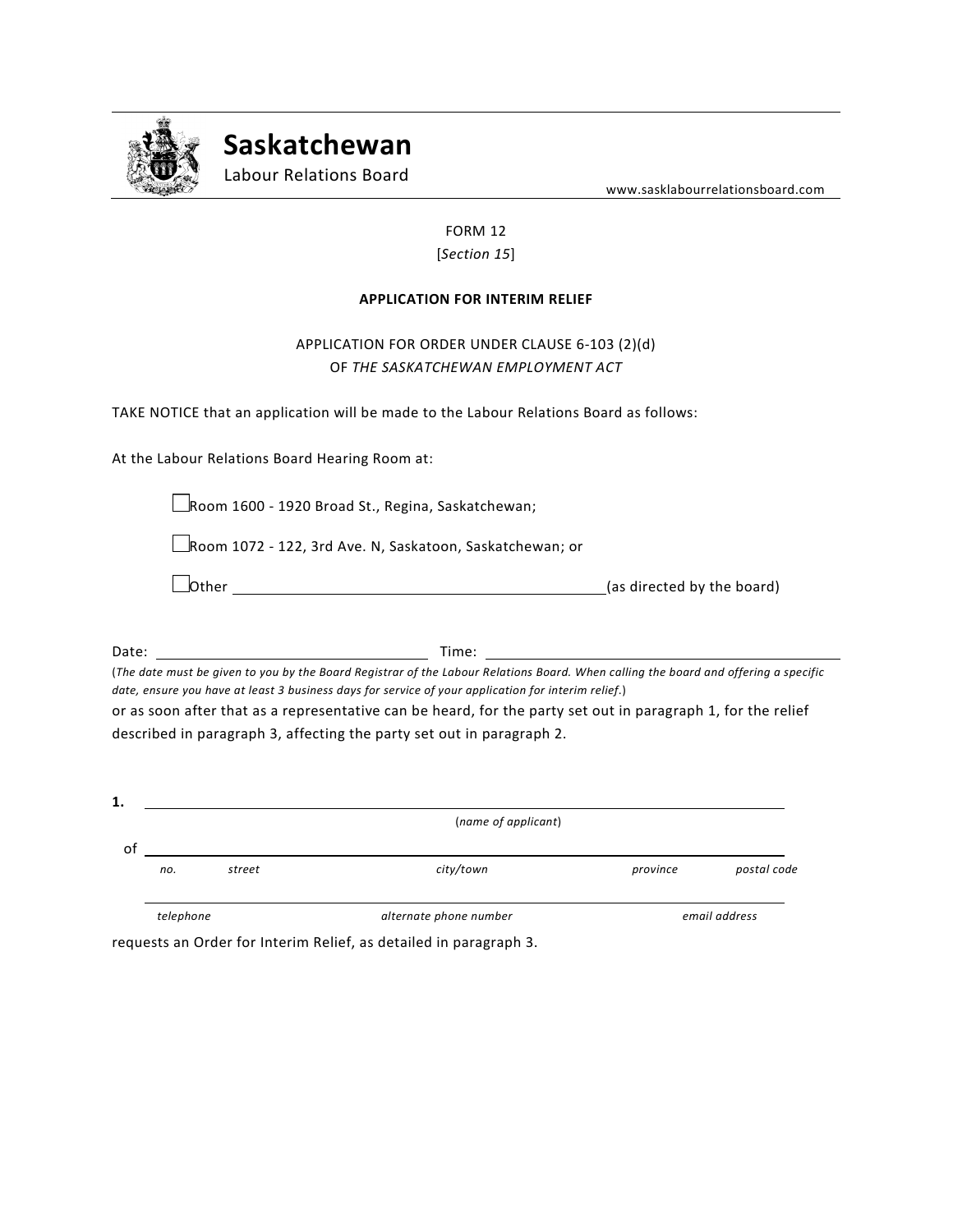**2.** The name and address of the respondent are as follows:

| Name:    |           |                                                |                                                                      |          |               |
|----------|-----------|------------------------------------------------|----------------------------------------------------------------------|----------|---------------|
| Address: |           |                                                |                                                                      |          |               |
|          | no.       | street                                         | city/town                                                            | province | postal code   |
|          | telephone |                                                | alternate phone number                                               |          | email address |
|          |           |                                                | The applicant applies to the board for the following interim relief: |          |               |
|          |           |                                                | (If necessary, provide additional explanation as an attachment.)     |          |               |
|          |           |                                                |                                                                      |          |               |
|          |           |                                                |                                                                      |          |               |
|          |           |                                                |                                                                      |          |               |
|          |           |                                                |                                                                      |          |               |
|          |           |                                                |                                                                      |          |               |
|          |           | The applicant relies on the following grounds: |                                                                      |          |               |
|          |           |                                                | (If necessary, provide additional explanation as an attachment.)     |          |               |
|          |           |                                                |                                                                      |          |               |
|          |           |                                                |                                                                      |          |               |
|          |           |                                                |                                                                      |          |               |
|          |           |                                                |                                                                      |          |               |
|          |           |                                                |                                                                      |          |               |

- **5.** Pursuant to this application, the applicant is seeking interim relief in the proceedings in LRB File No. pending before the board.
- **6.** A copy of the requested Draft Interim Order (Form 13) must be attached in support of this application.